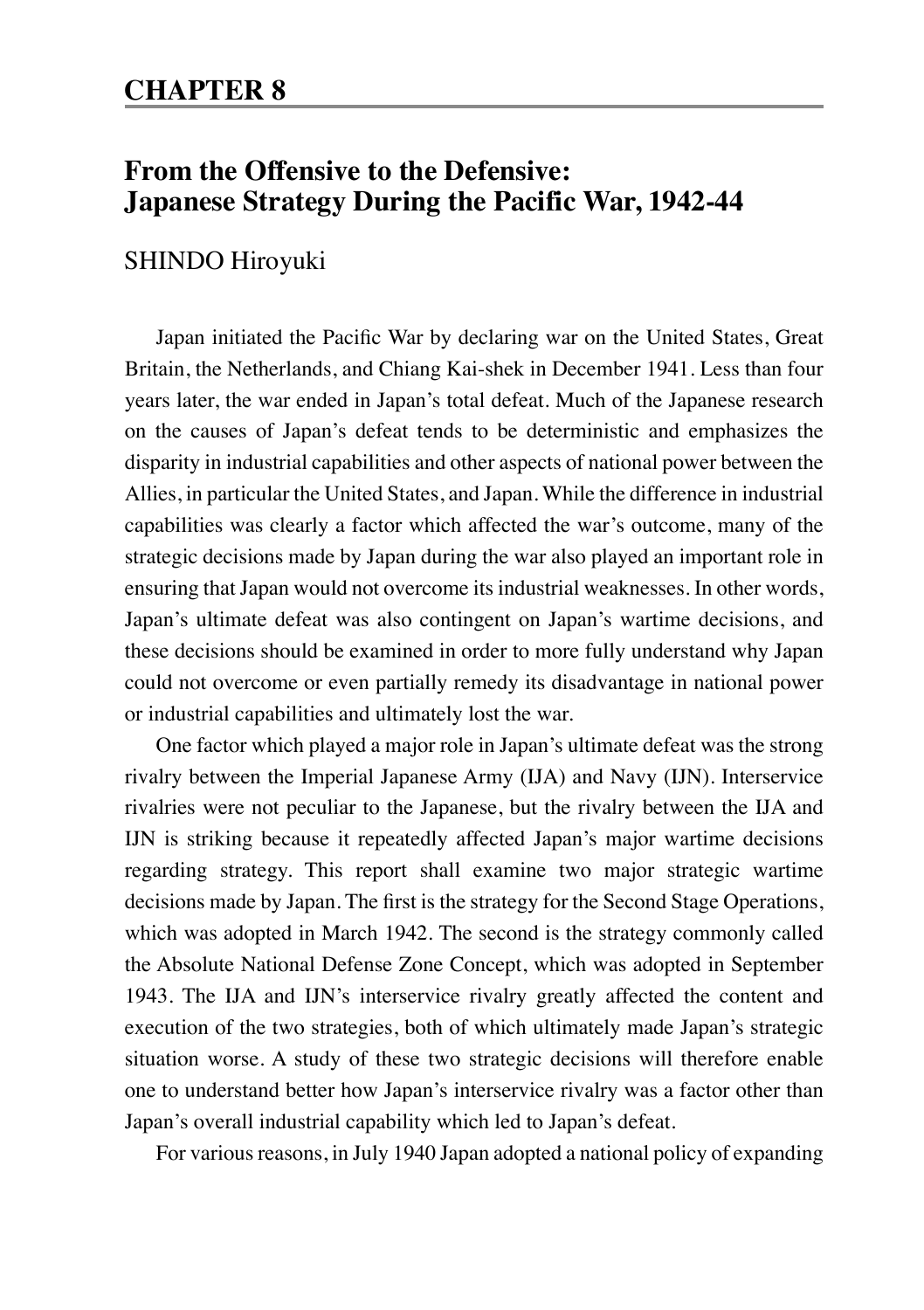southwards even at the risk of war with the western powers.<sup>1</sup> The adoption of this "Southward Advance" policy was noteworthy because it marked the first time that the IJA agreed to such an advance, into Southeast Asia, which traditionally had been considered to be the IJN's geographical area of responsibility, and which would involve fighting against America, which traditionally had been the IJN's primary hypothetical enemy.2

The IJA's immediate interest in Southeast Asia was to seize the resource rich area of the Netherlands East Indies and Malaya. The natural resources available there were deemed necessary to fight what had become an increasingly protracted war in China, which started in 1937 and was ongoing. It is important to note that even after December 1941, the IJA's strategic priority continued to be the prosecution of its war in China, and the advancement of preparations for a future war with the Soviet Union, which was its traditional enemy.3 Within the framework of the situation after December 1941, the IJA was interested in forcing the United Kingdom to capitulate, as a means of forcing Chiang Kai-shek to lose hope and capitulate as well. The IJA therefore was interested in defeating the British in Malaya, Singapore, and Burma, and possibly driving on into India. Specifically, the IJA felt that the assault and capture of Singapore was the most important part of the entire Southern Operation.4

The IJA therefore deployed all ten divisions which were specifically assigned

<sup>1</sup> For an examination of Japan's diplomatic and military policies leading up to the Pacific War, see, for example, Richard B. Frank, *Tower of Skulls: A History of the Asia-Pacific War July 1937-May 1942* (W. W. Norton and Company, 2020); and Ian W. Toll, *Pacific Crucible: War at Sea in the Pacific, 1941- 1942* (W. W. Norton and Company, 2012).

<sup>&</sup>lt;sup>2</sup> Details of how the IJA and IJN came to claim their traditional areas of operational responsibility and hypothetical enemies can be found in, for example, Edward J. Drea, *Japan's Imperial Army: Its Rise and Fall, 1853 – 1945* (University Press of Kansas, 2009); and David C. Evans and Mark R. Peattie, *Kaigun: Strategy, Tactics, and Technology in the Imperial Japanese Navy 1887 – 1941* (Naval Institute Press, 1997).

<sup>&</sup>lt;sup>3</sup> On December 8, 1941, the IJA consisted of fifty numbered divisions, plus a division-sized "Cavalry" Group." Of these, only ten were specifically assigned to the Southern Operation, while twenty-two were deployed against China, thirteen were deployed in Manchuria, and six were stationed in the Home Islands, Taiwan, and Korea. (One of the divisions deployed in China, the 38th, took part in the assault on Hong Kong, and is often counted as a division taking part in the Southern Operation. In that case, the IJA committed eleven divisions to the initial operation in Southeast Asia.) Takushiro Hattori, *Daitoa-Senso Zenshi* (Complete History of the Great East Asia War) (Hara Shobo, 1950), table on pp. 194-95.

<sup>4</sup> Kumao Imoto, *Daitoa-Senso Sakusen Nisshi* (Great East Asia War Operations Diary) (Fuyo Shobo, 1998), p. 77.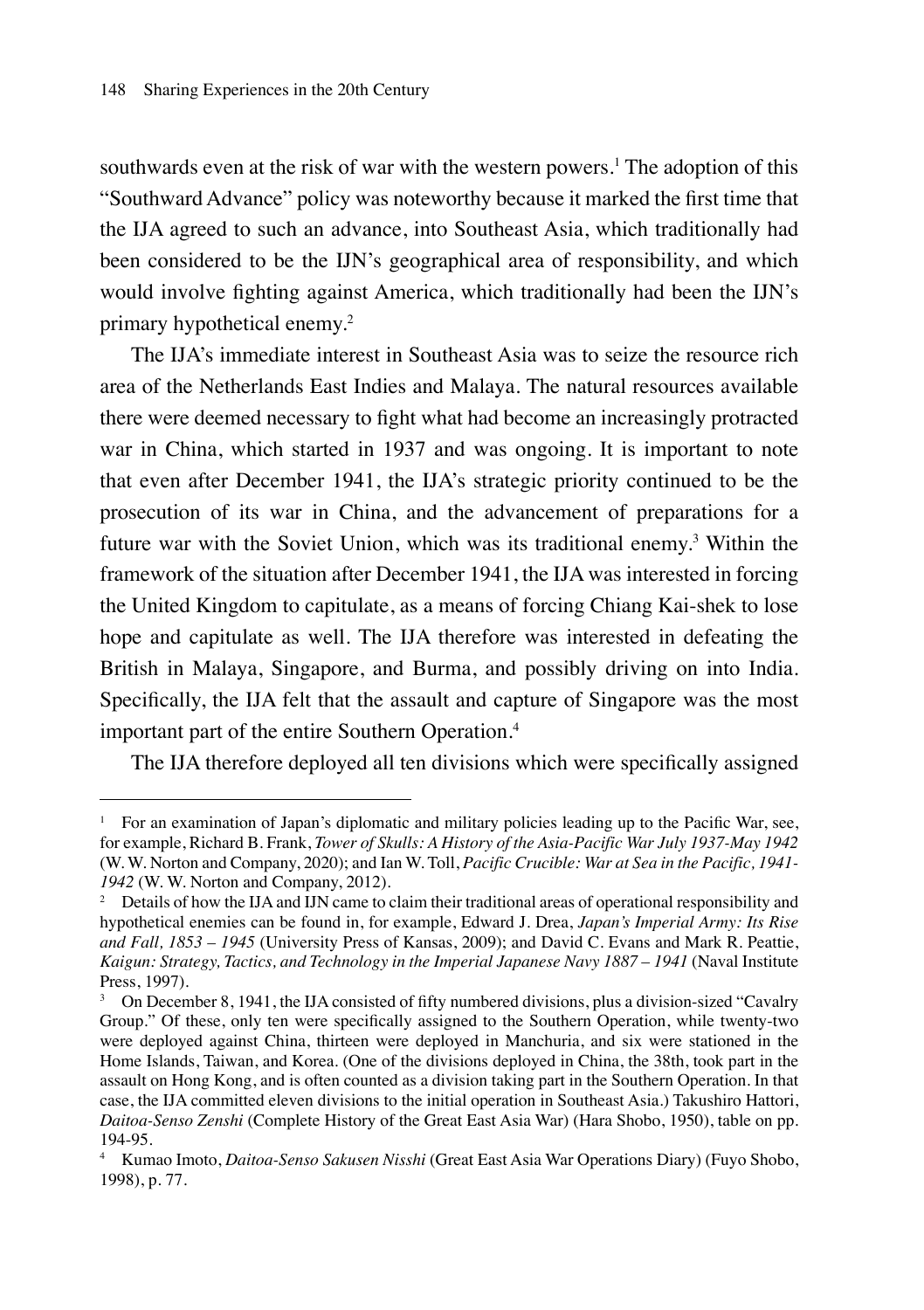to the Southern Operation to operations in Malaya; the Philippines; Borneo, Sumatra, Java; and the remainder of the Netherlands East Indies.<sup>5</sup> While Japan also undertook operations in the Pacific Ocean, namely Guam, Wake, and Rabaul, at the start of the Pacific War, the IJA (as well as the IJN) considered the area east of the Philippines to be the IJN's area of responsibility. The IJA therefore made only a minimal commitment to operations in the central and southern Pacific Ocean, centered around the South Seas Detachment, which was a force centered on the 144th Infantry Regiment (whose parent division, the 55th, was involved in the Burma campaign), and which was to cooperate with the IJN in the taking of Guam, and later, Rabaul.<sup>6</sup>

Despite these interservice differences, the Southern Operation (or First Stage Operations) was executed relatively smoothly, and was successfully concluded in early to mid-March 1942 with the occupation of Java. Interservice friction was not a major factor in the Southern Operation because the IJA and IJN agreed on its strategic objective, which was to secure the oil wells and other natural resources of the so-called Southern Resource Area and to eliminate the major American and British military bases in the region.<sup>7</sup>

The rivalry between the IJA and IJN, however, clearly affected Japan's strategy and conduct of the war after spring of 1942. The November 1941 strategy called for the quick seizure of the Southern Resources Area and destruction of the American, British, and Dutch bases of operation in the area, followed by the establishment of a "Long Term, Undefeatable Posture." In other words, Japan was to shift to a defensive strategy after the conclusion of the Southern Operation. The British were to be defeated with Germany's help, and Chiang forced to capitulate. An impregnable defensive perimeter was to be established which encompassed all of Japan's newly acquired territory, and the inevitable American counteroffensive was to be thrown back somewhere along this perimeter. The IJA

<sup>&</sup>lt;sup>5</sup> Hattori, table on pp. 194-95.

<sup>6</sup> Boeicho Boeikenshusho Senshishitsu, Senshi Sosho *Minami Taiheiyo Rikugun Sakusen (1) Port Moresbi Ga-to Shoki Sakusen* (South Pacific Army Operations (1) Port Moresby and Early Guadalcanal Operations) (Asagumo Shinbunsha, 1968), p. 7. It is instructive to note that as late as August 1941, the IJA General Staff opposed the use of the South Seas Detachment in the assault on Rabaul, because it felt that such distant operations exceeded the IJA's capabilities. Ibid.

 $7$  Imoto, p. 115.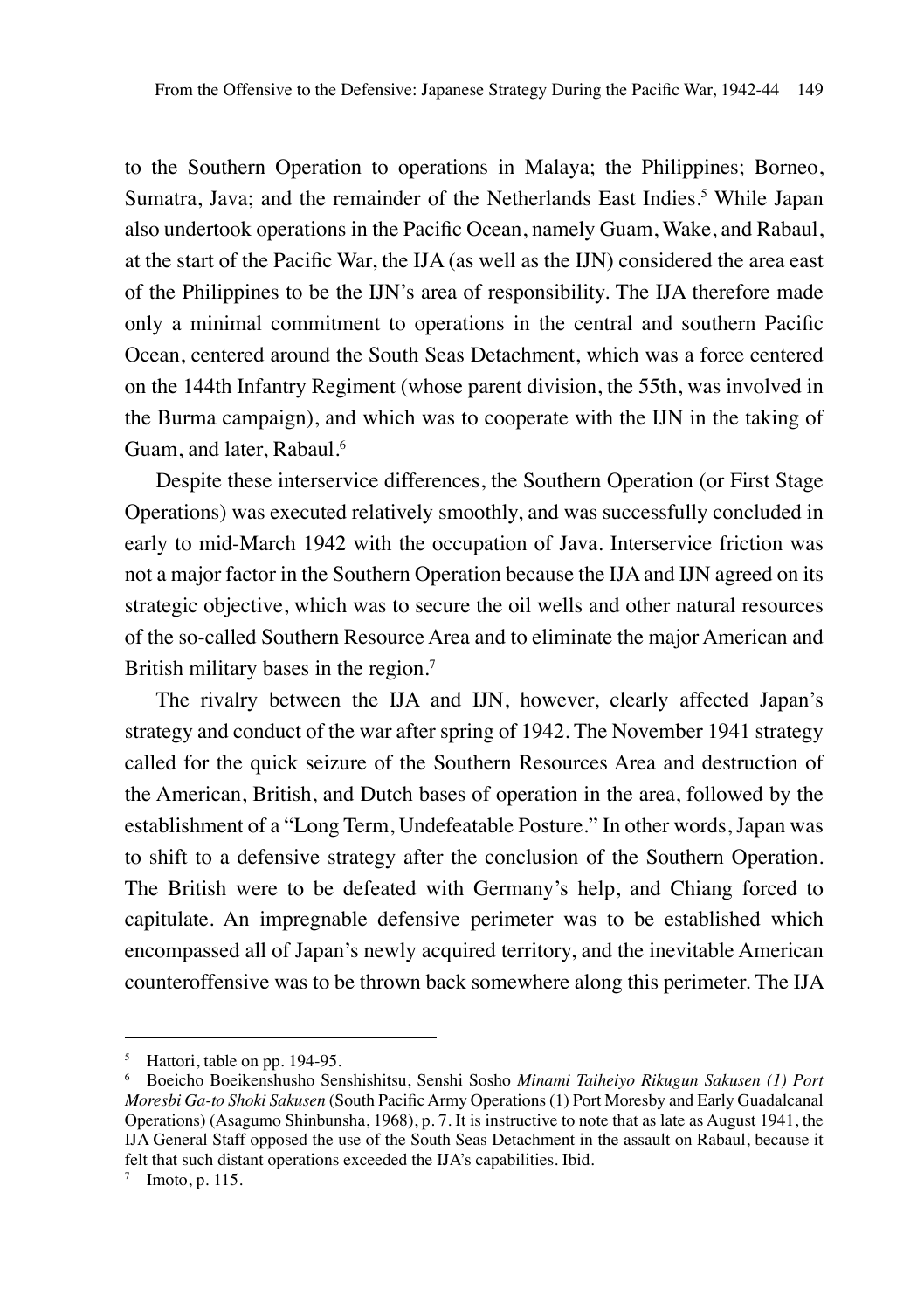and IJN's leadership hoped that America would be disheartened by the loss of the British and Chiang as its allies, and would lose the will to continue the war against Japan when soundly defeated along the defensive perimeter.<sup>8</sup>

Both services had agreed to this strategy when it was adopted in November 1941. Unfortunately for Japan, the IJA and IJN had not agreed beforehand where the defensive perimeter was to be established. Thus, when the two services began studying their options for the so-called Second Stage Operations, the different views held on the Pacific War by the IJA and IJN came to the forefront. The IJA General Staff wanted to follow the November 1941 strategy, and curtail major offensive operations against the Americans. Within the framework of the Pacific War, the IJA was interested in continuing operations aimed at the defeat of the British, and considered ground and air operations in Burma and India, a part of which were eventually carried out. Other than those operations, however, the IJA wished to carry out its prewar plans of downsizing its commitment to the Southern Resources Area by withdrawing six divisions from Southeast Asia and redeploying four to the Home Islands, and one each to China and Manchuria.<sup>9</sup> In other words, the IJA wished to renew its efforts to win the war in China as soon as possible, and to focus again on preparations for an eventual war with the Soviet Union.10

Meanwhile, the IJN became divided within itself regarding its preference for the Second Stage Operations. The Naval General Staff was in agreement in principle with the IJA regarding the need for the establishment of a strong defensive perimeter after the conclusion of the First Stage Operations. However, the Naval General Staff differed with the IJA General Staff regarding where this perimeter should be drawn. Since the Americans were traditionally the IJN's primary hypothetical enemy, the IJN had carefully studied the Americans for years, and were acutely aware of the differences in industrial potential or capacity between Japan and America. The Naval General Staff therefore understood that it could not win a long, protracted war with the Americans, which would enable the

<sup>8</sup> Hattori, pp. 164-65.

<sup>9</sup> Ibid., pp. 315-16.

<sup>10</sup> Boeicho Boeikenshusho Senshishitsu, *Senshi Sosho Daihonei Rikugunbu (3) Showa 17-Nen 4-Gatsu made* (IGHQ Army Section (3) Until April 1942) (Asagumo Shinbunsha, 1970), p. 469.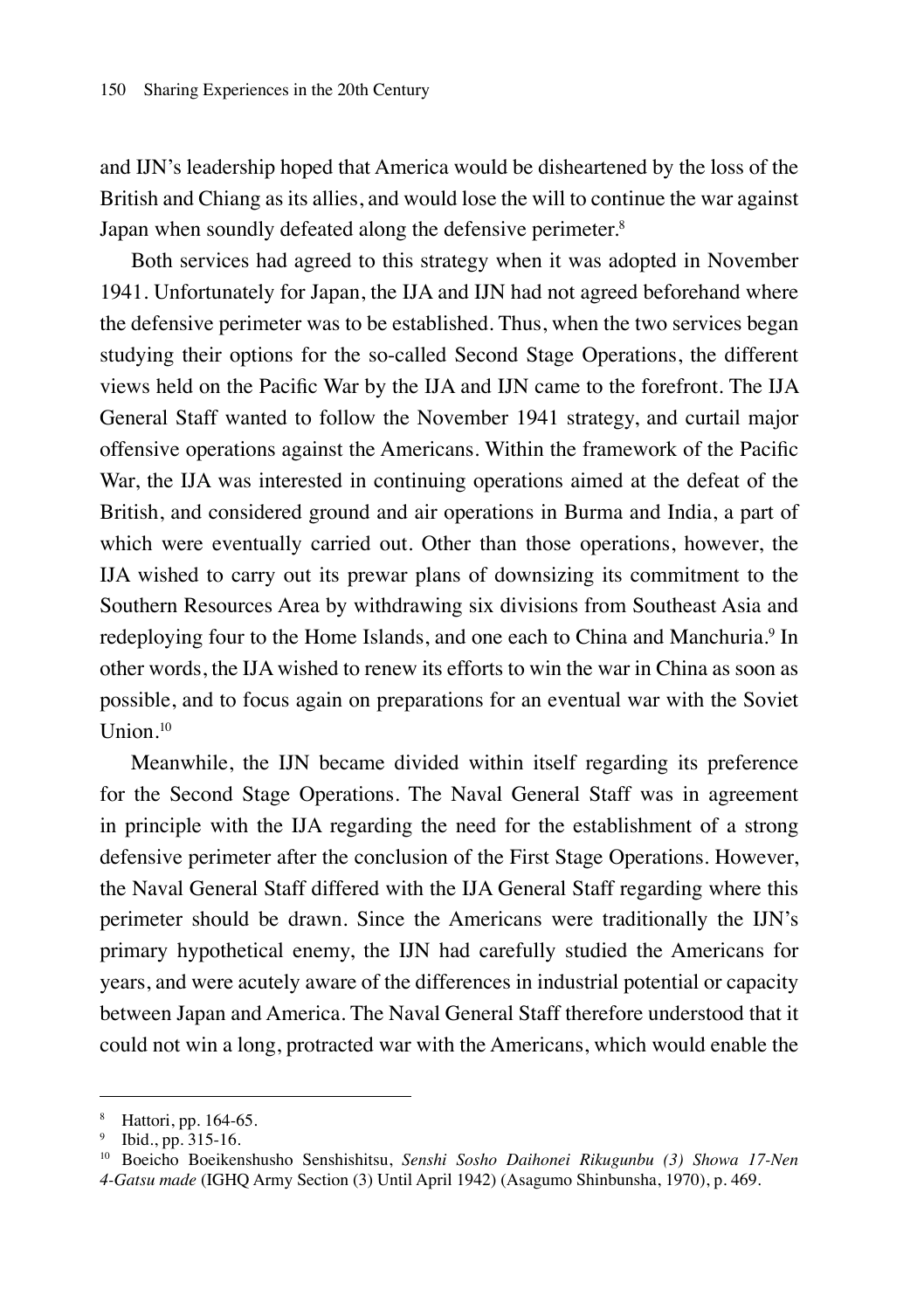Americans to outproduce the Japanese and eventually overwhelm the Japanese with superior material strength. However, the Naval General Staff also understood that there was no good way to force America to fight a short war, in which lay the only hope for a Japanese victory, and so went along, somewhat halfheartedly, with the IJA's insistence on the establishment of a strong defensive perimeter, even though the adoption of such a strategy might result in the long and protracted war against the Americans which the Naval General Staff wanted to avoid.<sup>11</sup>

When studying its options for the Second Stage Operations, therefore, the Naval General Staff continued to agree in principle with the need to establish a "Long Term, Holding Posture," but differed with the IJA General Staff on where to draw the perimeter. The Naval General Staff argued that local offensive operations should be continued, even if the overall strategy against the Americans shifted to the strategic defensive. The Naval General Staff felt that the defensive perimeter should be pushed farther outwards in certain key areas, in order to maintain the initiative in the war and to keep the Americans on the defensive, which would keep them from regrouping and preparing for a counteroffensive.<sup>12</sup> The Naval General Staff therefore advocated offensive operations in the South Pacific, aimed at Australia or the sea lines of communication between America and Australia. Not only was the Naval General Staff concerned about the possibility of Australia becoming a base for any Allied counteroffensive into the Southern Resources Area, but also felt that the United Kingdom would suffer a fatal blow if Australia (and India) could be knocked out of the war. In addition, the Naval General Staff hoped that by continuing the offensive in the South Pacific, the Americans might be forced to commit their battle fleet, which at that time consisted of the three aircraft carriers which had survived Pearl Harbor. If the Americans would commit their aircraft carriers to the defense of Australia or the sea lines of communication to the South Pacific, the IJN could fight the Decisive Fleet Battle, which had traditionally been the centerpiece of its war plans against America.

Within the IJN, however, the Combined Fleet staff, in particular Admiral

<sup>11</sup> Boeicho Boeikenshusho Senshishitsu, *Senshi Sosho Daihonei Kaigunbu Rengo Kantai (2) Showa 17-Nen 6-Gatsu made* (IGHQ Navy Section and Combined Fleet (2) Until June 1942) (Asagumo Shinbunsha, 1975), pp. 239-40.

<sup>12</sup> Ibid., pp. 247-49, 294-99.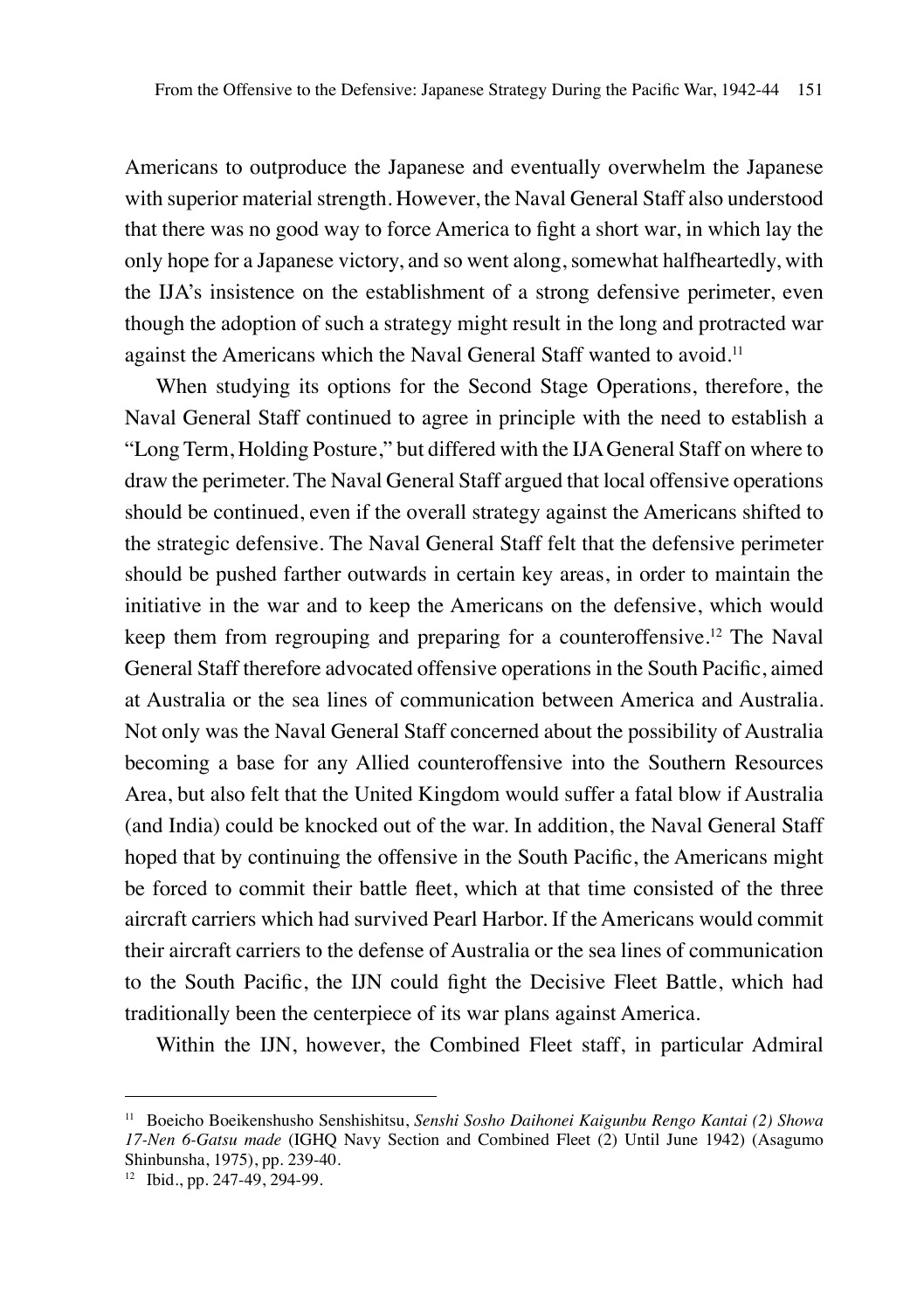Isoroku Yamamoto, its commander-in-chief, argued for a different set of operations for the Second Stage. Yamamoto, who felt he understood the Americans very well, had no faith in the efficacy of the November 1941 strategy, which was essentially a defensive strategy. He felt a reliance on any "Long Term, Holding Posture" would only result in a long war which Japan could not win. To that extent, he shared the reservations of the Naval General Staff. However, Yamamoto also did not believe that the Americans would consider a Japanese thrust against their sea lines of communication or Australia to be enough of a threat to require the commitment of their remaining aircraft carriers. He also did not believe that cutting the South Pacific sea lines of communication would result in a war that was short enough to enable Japan to win, i.e. cutting the SLOC, while not meaningless, would still result in a long war. Instead of these options, Yamamoto felt that the only way Japan could shorten the war was to win consecutive major battles against the Americans that would shock American public opinion into accepting some sort of settlement with Japan. Yamamoto had strongly advocated the Pearl Harbor operation against the opposition of the Naval General Staff in part because he hoped a smashing victory there would have such a "shock effect." He therefore argued for a major thrust eastwards in the Central Pacific, against Hawaii, as Japan's Second Stage Operations. However, the Combined Fleet staff opposed a thrust against Hawaii in mid-1942, because the IJN's carrier air power could not be strengthened sufficiently by then. Meanwhile, Yamamoto and his staff became increasingly concerned over the possibility of American carrier air raids against the Japanese Home Islands, and felt that the Japanese perimeter should be pushed eastwards, to Midway. Thus, Yamamoto's Hawaii operation was put on hold, and the Combined Fleet advocated a thrust to Midway as the focus of Second Stage Operations.<sup>13</sup>

From January 1942, the two General Staffs began debating the Second Stage Operations. The Naval General Staff proposed an invasion of Australia. The IJA refused, because such an operation would require the commitment of an

<sup>13</sup> Ibid., pp. 299-301, 339-40. It is important to note that the Combined Fleet staff advocated the Midway operation even before its fears were realized by the Doolittle Raid of April 18. It is also important to note that the Midway operation which was conceived was not intended to be a steppingstone towards an eventual assault of Hawaii. Ibid.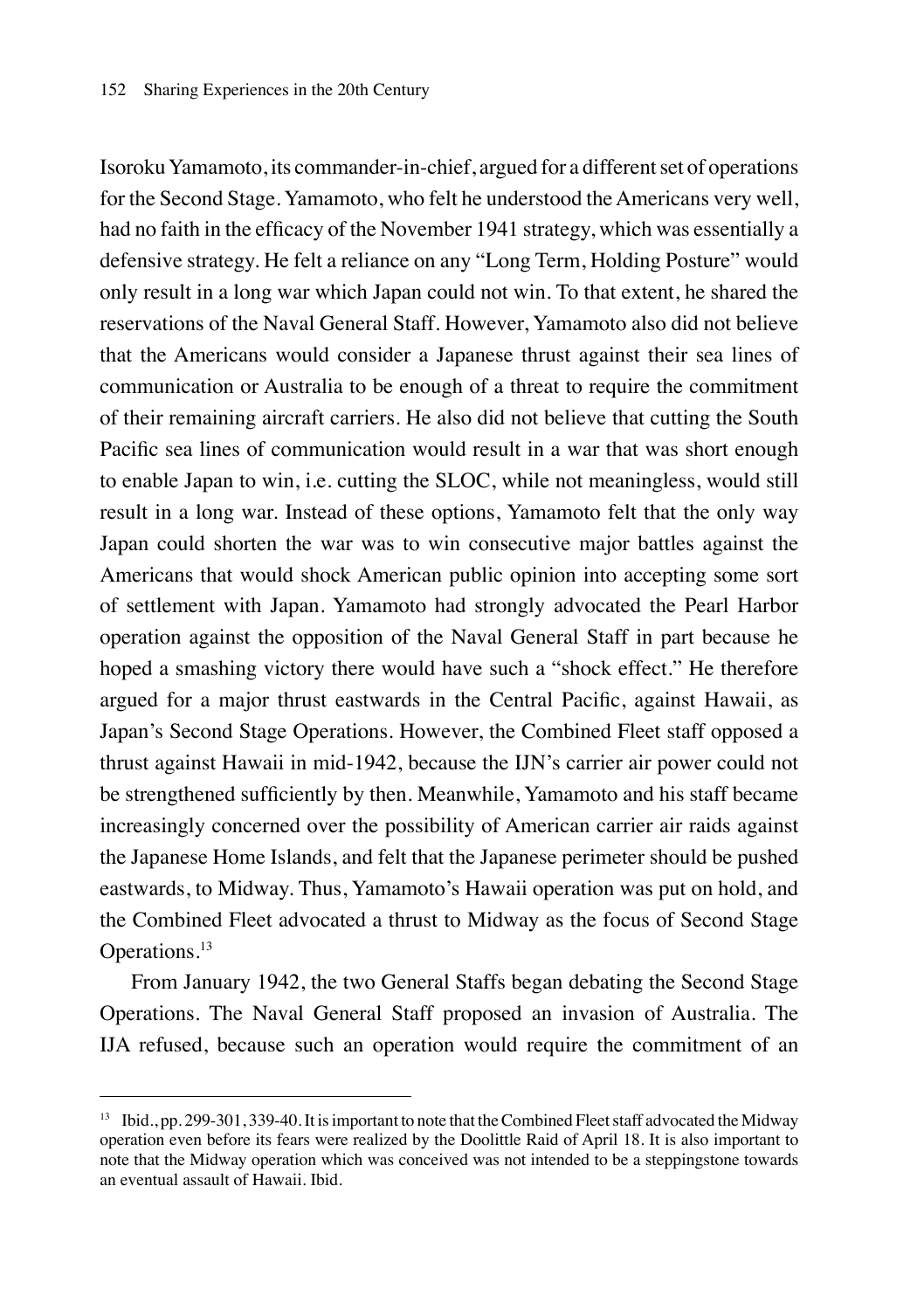additional ten to twelve divisions, and would further detract from the IJA's desire to renew its focus on the Asian mainland.14 The Naval General Staff also proposed an expansion into the Solomon Islands, and on to Fiji and Samoa, in order to cut the U.S.-Australia SLOC. The IJN assured the IJA that the IJN's Special Naval Landing Forces could carry the burden of such an operation and that the IJA need only to cooperate by committing nine or ten infantry battalions. The IJA did recognize the strategic value of removing the threat of Australia becoming a base for a counteroffensive into the Southern Resources Area, and therefore agreed with the latter proposal, which was named Operation FS, because it required only a minimal commitment of IJA forces.15

However, the two services could not settle their differences on which axis of operations Japan should place priority for its Second Stage Operations. The interservice debates on this issue escalated into a larger debate on how Japan should prosecute the Second Stage of the war, and resulted in an agreement on March 7, 1942 which was titled "Guidelines on the Future Prosecution of the War."<sup>16</sup> This decision settled none of the questions regarding priority of operations. The key sentence read that Japan would "continue to expand its current military successes and establish a long term, undefeatable political and military posture, while executing positive measures when the opportunity presents itself."<sup>17</sup> The IJA General Staff, Naval General Staff, and Combined Fleet (Yamamoto) each interpreted the strategy to suit their respective needs. Thus, the IJA decided to establish the long term, undefeatable posture by transitioning to the strategic defensive and downsizing their forces in Southeast Asia, and to recommit to the war in China and to preparations for war against the Soviets. The Naval General Staff felt it was authorized to continue offensive operations and expand into the South Pacific. Meanwhile, the Combined Fleet staff felt its proposals to push eastward against Midway had been approved.<sup>18</sup>

As a result, Japan's strategic efforts split into three major axes: the Asian

<sup>14</sup> *Minami Taiheiyo Rikugun Sakusen (1)*, pp. 123-26.

<sup>15</sup> Ibid., pp. 126-28.

<sup>16</sup> *Daihonei Rikugunbu (3)*, p. 517.

 $17$  Ibid.

<sup>18</sup> Ibid., pp. 517-18.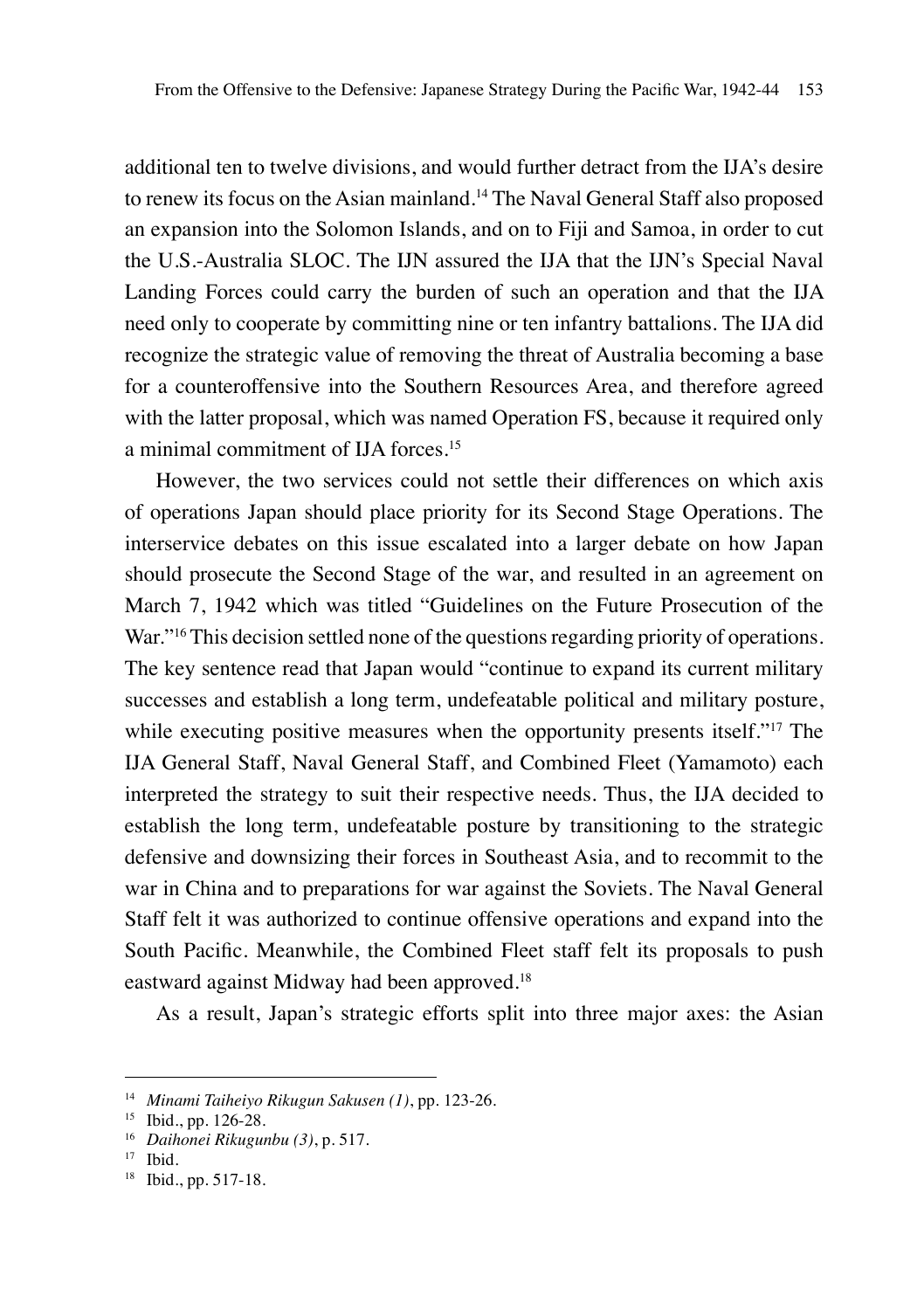mainland (China and Manchuria), the South Pacific, and Midway. The Japanese thus dispersed their assets instead of concentrating them against their materialistically superior enemies. Unfortunately for Japan, each of these axes of operations were defeated. The thrust into the South Pacific was first defeated in the Coral Sea battle in May. The eastwards offensive against Midway was defeated in June 1942. The loss of Japanese offensive naval power at Midway ultimately resulted in the cancellation of Operation FS, and the entire Japanese thrust into the South Pacific was ultimately defeated by the campaigns on New Guinea and in the Solomon Islands from August 1942 through early 1944. Meanwhile, the IJA had to cancel its plans for starting a major offensive in China.

Following the twin defeats at Guadalcanal and Buna, the Japanese had to shift to the strategic defensive. During the first half of 1943, the IJA and IJN debated the specifics of the strategy they had to take, now that they were on the defensive. The biggest issue was where to draw the main defensive line, especially in the South Pacific. The IJA argued for pulling back to Bougainville Island in the Solomons, and the Lae-Salamaua area on the northeast coast of New Guinea. The IJA wanted to avoid a repeat of their experiences on Guadalcanal, where they felt large ground forces had been forced to fight on an island which was too distant for the Japanese to supply adequately. This feeling was reinforced by the defeat on Attu Island, in the Aleutian Islands, where the Japanese had been unable to reinforce or resupply their garrison, which fought and died to the last man in May 1943.19

In comparison, the IJN wished to fight as far forward as possible. In the South Pacific, the IJN was primarily concerned with maintaining the viability of Rabaul as its most important forward base in the area, which required that the fighting be kept as far away from it as possible. The IJN therefore argued for defending the Central Solomons, in other words, New Georgia Island, instead of withdrawing to the Northern Solomons, as the IJA wished.<sup>20</sup>

In the end, the IJA and IJN once again agreed by adopting both proposals

<sup>19</sup> Hattori, p. 413.

<sup>20</sup> Boeicho Boeikenshusho Senshishitsu, *Senshi Sosho Minami Taiheiyo Rikugun Sakusen (3) Munda, Salamaua* (Army Operations in the South Pacific (3) Munda and Salamaua) (Asagumo Shinbunsha, 1970), pp. 169-70.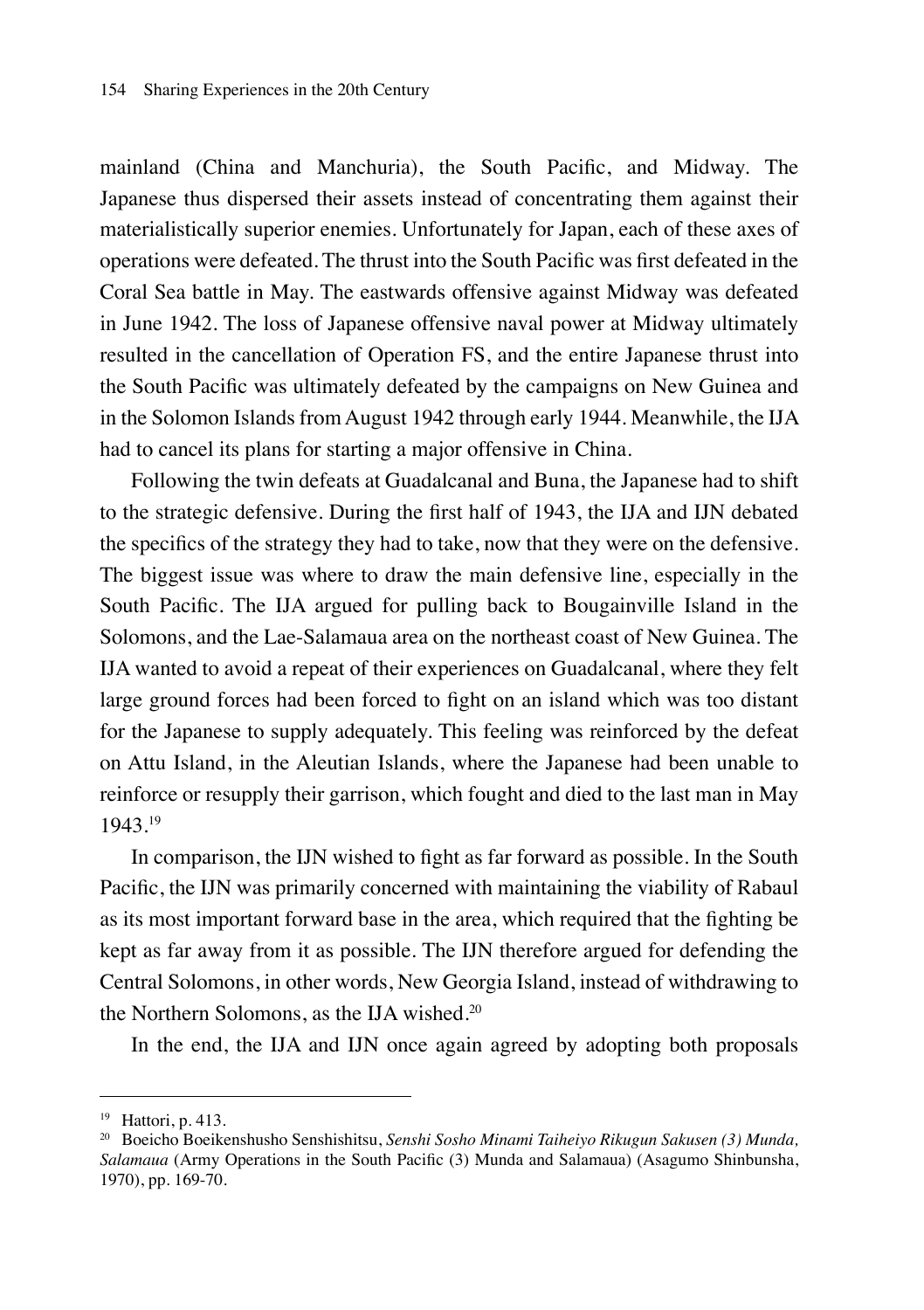rather than giving priority to one of them. In the "Army-Navy Central Agreement Regarding Southeast Area Operations" of March 22, 1943, the IJN would defend New Georgia with its Special Naval Landing Forces, while the IJA would defend Bougainville.<sup>21</sup>

This conflict between the IJA and IJN on where to place the main line of resistance repeated itself on a larger scale over the entire Pacific Ocean area. In the Central Pacific, the IJN wanted to defend the Marshall and Gilbert Islands, which were the outermost chain of islands held by the Japanese and marked the easternmost extent of their territory as late as the fall of 1943. The IJN's primary concern was to maintain the viability of Truk, located in the Caroline Islands, as its main forward base in the area. In order to maintain Truk's effectiveness as a forward base, the IJN believed that the Marshall and Gilbert Islands had to be held, i.e. be the main line of defense, in order to keep the actual fighting away from Truk.22

Meanwhile, the IJA did not want to defend a perimeter which was beyond Japan's logistics capability and felt that the main line of defense in the Central Pacific should be drawn further to the west, but could not decide how far back the new perimeter should be drawn, nor when the current perimeter should be pulled back. The IJA General Staff repeatedly studied and debated this issue from the spring of 1943, but had reached no conclusion by the end of July.<sup>23</sup>

The issue of where to draw the main line of defense thus remained unresolved when the Americans resumed their counteroffensive in the South Pacific in late June and early July 1943, at New Georgia in the Solomons, and against the Lae-Salamaua area on New Guinea. The Japanese quickly found themselves unable to adequately resupply and reinforce both areas. This was the same problem they had faced in the earlier battles on Guadalcanal and on the Kokoda Track, and at Attu. The question of the new main defensive perimeter thus required an immediate

<sup>21</sup> Ibid., p. 170.

<sup>22</sup> Boeicho Boeikenshusho Senshishitsu, *Senshi Sosho Daihonei Kaigunbu Rengo Kantai (4) Dai Sandan Sakusen Zenki* (IGHQ Navy Section and Combined Fleet (4) Early Period, Third Stage Operations) (Asagumo Shinbunsha, 1970), p. 311.

<sup>&</sup>lt;sup>23</sup> Hiroyuki Shindo, "The Japanese Army's Search for a New South Pacific Strategy, 1943," in Peter Dean, ed., *Australia 1943: The Liberation of New Guinea* (Cambridge University Press, 2014), pp. 75-80.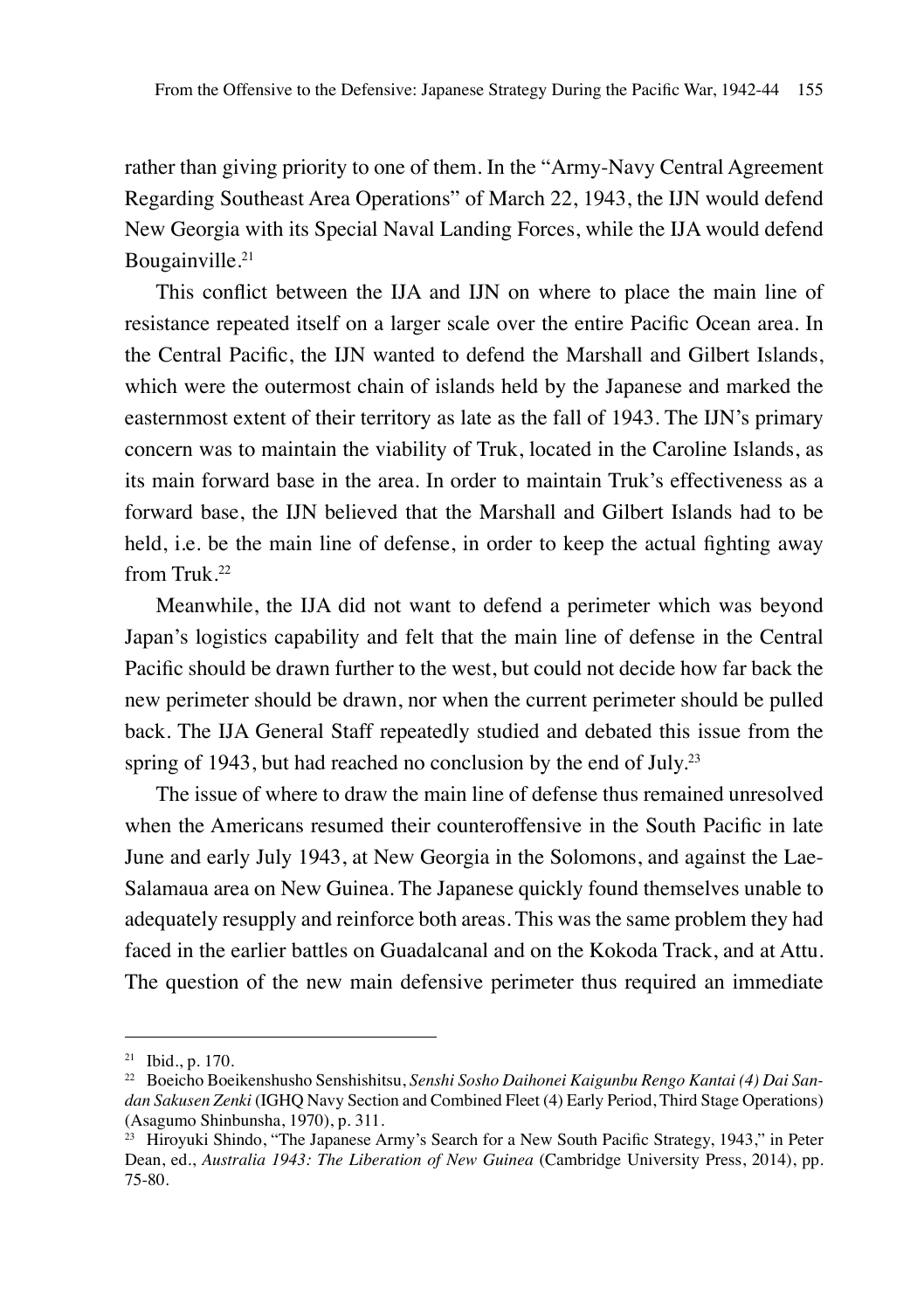decision. By mid-August, the IJN and IJA more or less were in agreement, and the line was formally approved in September by the "New Operations Guidance Policy." This has informally been called the Absolute National Defense Zone concept. The strategic planners of the IJA and IJN determined the area that Japan absolutely had to hold in order to win the war, and the defensive perimeter was drawn to encompass this area. The line ran down the eastern side of the Kuriles, the Japanese Home Islands, Ogasawaras, Marianas, and cut through the Caroline Islands, then ran between Dutch New Guinea and Papua New Guinea, before curving west and encircling all of the Dutch East Indies and Malaya, and ended by running up between Burma and India.

The establishment of a new "Main Line of Defense" was incorporated into a comprehensive strategy for fighting and winning the war under the strategic conditions of mid-1943. The Army and Navy General Staffs agreed on the socalled "New Operations Guidance Policy" on September 15, and the military strategy was incorporated into a new national policy, which an Imperial Conference approved on September 30, 1943. The military aspects of the new policy were as follows. The Japanese decided to reinforce their defenses along the new main line of defense. Considerable forces were still fighting outside of that line, such as the 8th Area Army in the Solomon Islands and eastern New Guinea, but they were to fight a "Holding Operation." In other words, they were to buy time by fighting and withdrawing as necessary. On the other hand, they were essentially not to be reinforced any further. Meanwhile, forces for mounting a massive counteroffensive against the Americans were to be built up behind the new main line of defense, with air forces to be given priority. These forces would then launch a decisive counteroffensive eastwards, in the Central or South Pacific, sometime in the second half of 1944.<sup>24</sup>

The IJA, which had not fully committed to the war in the Pacific Ocean area, and against the Americans, until late 1942 and early 1943, thus finally began transferring major ground forces from what had heretofore been its primary area of concern, i.e. Manchuria, to the islands of the Central Pacific. Ironically, by

<sup>24</sup> Hattori, pp. 498-99. Saburo Hayashi, *Taiheiyo Senso Rikusen Gaishi* (Overview of History of Ground Operations in the Pacific War) (Iwanami Shoten, 1951), pp. 117-18.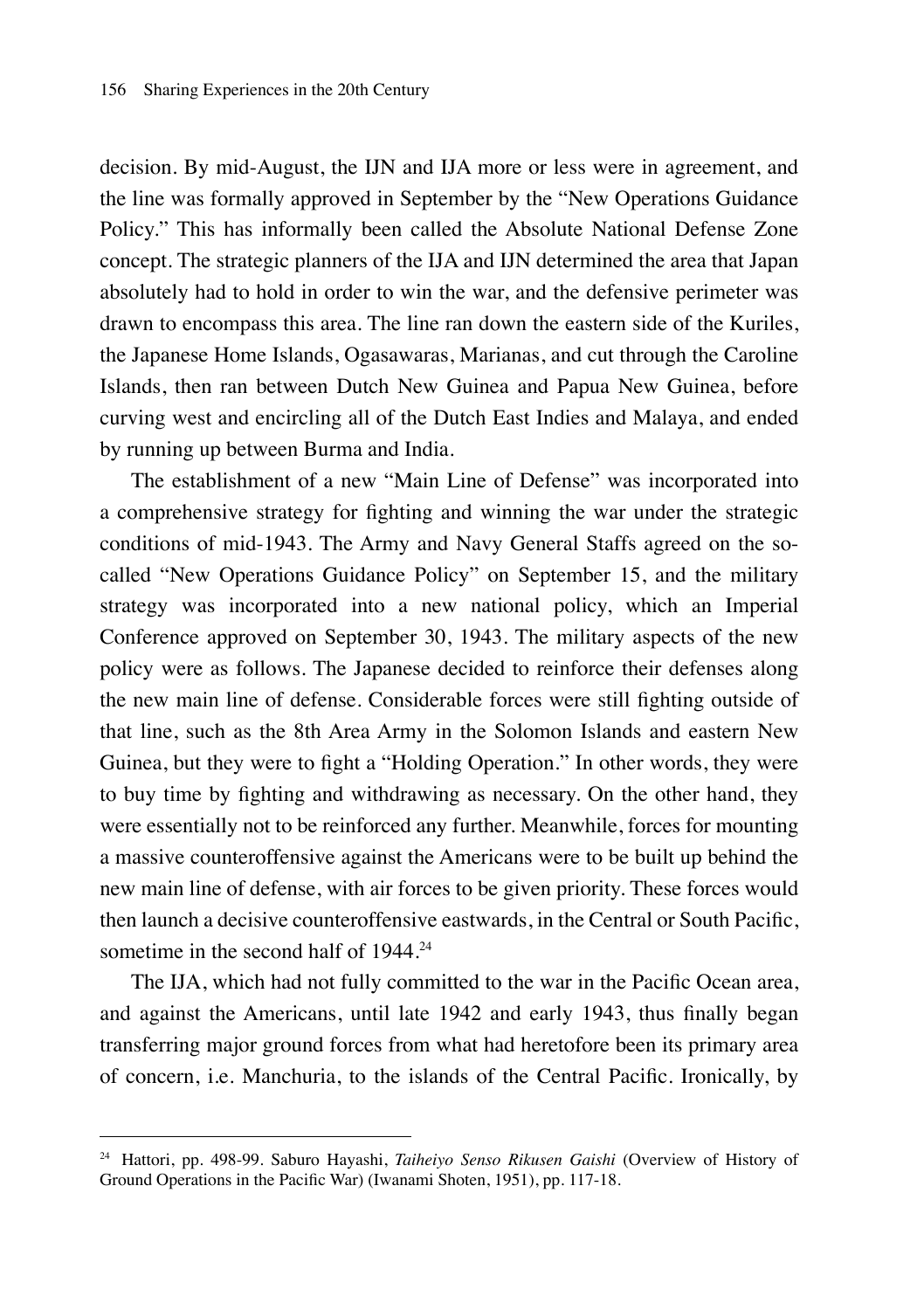the time the new strategy was adopted, i.e. fall of 1943, the IJN was considering the abandonment of Truk, its forward base in the Central Pacific. The IJN, and especially Combined Fleet headquarters, had become increasingly concerned about the vulnerability to air attack, of any of its surface forces which might be based in Truk.25 Additionally, as 1943 neared its end and American submarines increased their effectiveness against Japanese shipping, the IJN faced increasing difficulty in supplying Truk with sufficient fuel oil to enable fleets based at Truk to operate. By early 1944, the IJN was seriously considering pulling its surface forces back from Truk to Palau or even further westwards, as far back as Borneo, in order to place them closer to the sources of oil.<sup>26</sup> An American reconnaissance flight over Truk on January 7 was taken as an indication that a major air raid was imminent. This hastened the final decision, and the IJN sent the bulk of its surface forces out from Truk to the Palau Islands, Tawi Tawi, and elsewhere, from late January through mid-February.27 Therefore, even as the IJA began its major effort to reinforce the ground defenses of the Central Pacific, the IJN was abandoning Truk, the defense of which was ostensibly the key reason why the IJA's ground forces were required in the area.

In the end, the "Absolute National Defense Zone" concept did not produce any meaningful results for the Japanese, and failed when the new line of defense was breached at Hollandia in May 1944, and at Saipan after the Marianas Campaign of June-August 1944. There are many reasons for the failure of this strategy, such as the fact that it was based on aircraft production goals which were impossible to begin with, given the actual amounts of raw materials the Japanese had access to. The rivalry between the IJA and IJN, which is the focus of this report, also played a large role. Although the IJN had agreed in principle to the concept of the new main line of defense, which stipulated that areas outside of the line were not to be reinforced further and essentially left to their own resources, the IJN did not give up the idea of defending the Marshall and Eastern Caroline Islands

<sup>25</sup> Boeicho Boeikenshusho Senshishitsu, *Senshi Sosho Daihonei Kaigunbu Rengo Kantai (5) Dai San-dan Sakusen Chuki* (IGHQ Navy Section and Combined Fleet (5) Middle Period, Third Stage Operations) (Asagumo Shinbunsha, 1974), pp. 223-26.

 $26$  Ibid.

<sup>27</sup> Ibid., pp. 226-27.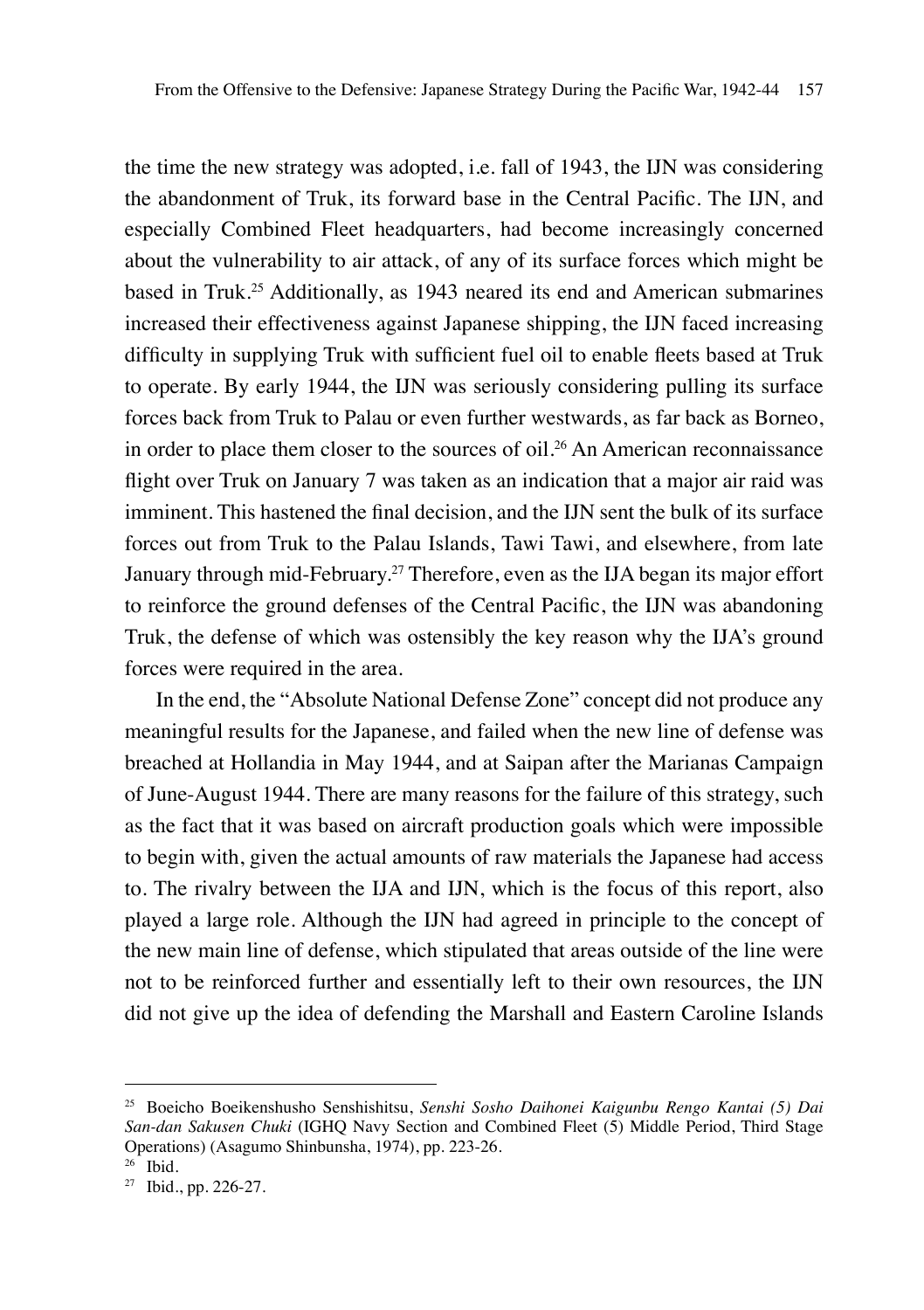either, even after the new strategy had been agreed upon.<sup>28</sup> The IJA thus found itself in a quandary. Once the new strategy had been agreed upon, the IJA viewed the Mariana Islands as the most vital part of the new defense line, and wanted to give top priority to their reinforcement. However, by the fall of 1943, the IJA was also very aware of the perilous state of the IJN's defensive preparations in the Marshall Islands. Faced with the IJN's continued efforts to strongly hold the Marshalls, the IJA finally decided that it could not abandon the IJN to its fate, and very reluctantly decided to send its forces which it had intended to redeploy from Manchuria to the Marianas and Western Caroline Islands to the Marshalls and Eastern Caroline Islands instead. As a result, by January 1944, approximately forty infantry battalions and other forces which were to have been used to strengthen the defenses of the Marianas and other points along the new perimeter were sent outside of that line, to the Marshalls and Eastern Caroline Islands, where most of them were lost or cut off and isolated after the Americans carried out their campaign against the Marshalls from the end of January 1944.29

The IJA redeployed a further thirty infantry battalions and other forces to the Marianas and Western Carolines from February 1944 onwards, but the delay in the sending of such substantial forces to the Marianas, meant that the defensive preparations in the Marianas were greatly delayed. Along with a number of other factors, this led to the Japanese defeat on Saipan, Guam, and Tinian Islands in the Marianas Campaign of June-August 1944 and the quick breaching of the new defensive perimeter.<sup>30</sup>

This paper has examined Japan's strategic decisions in the spring of 1942 and the fall through winter of 1943, and the role played by the interservice rivalry between the IJA and IJN. The decisions in 1942 affected how Japan would exploit its militarily advantageous situation. The 1943 decisions, on the other hand, were supposed to enable Japan to cope with its increasingly deteriorating strategic situation. In the former, the interservice rivalry resulted in a strategy which dispersed Japan's assets and led to their piecemeal defeat. In the latter, the interservice rivalry ensured that the Absolute National Defense Zone could

<sup>28</sup> Hattori, p. 499.

<sup>29</sup> Imoto, pp. 490-93.

<sup>30</sup> Hattori, pp. 501-2.